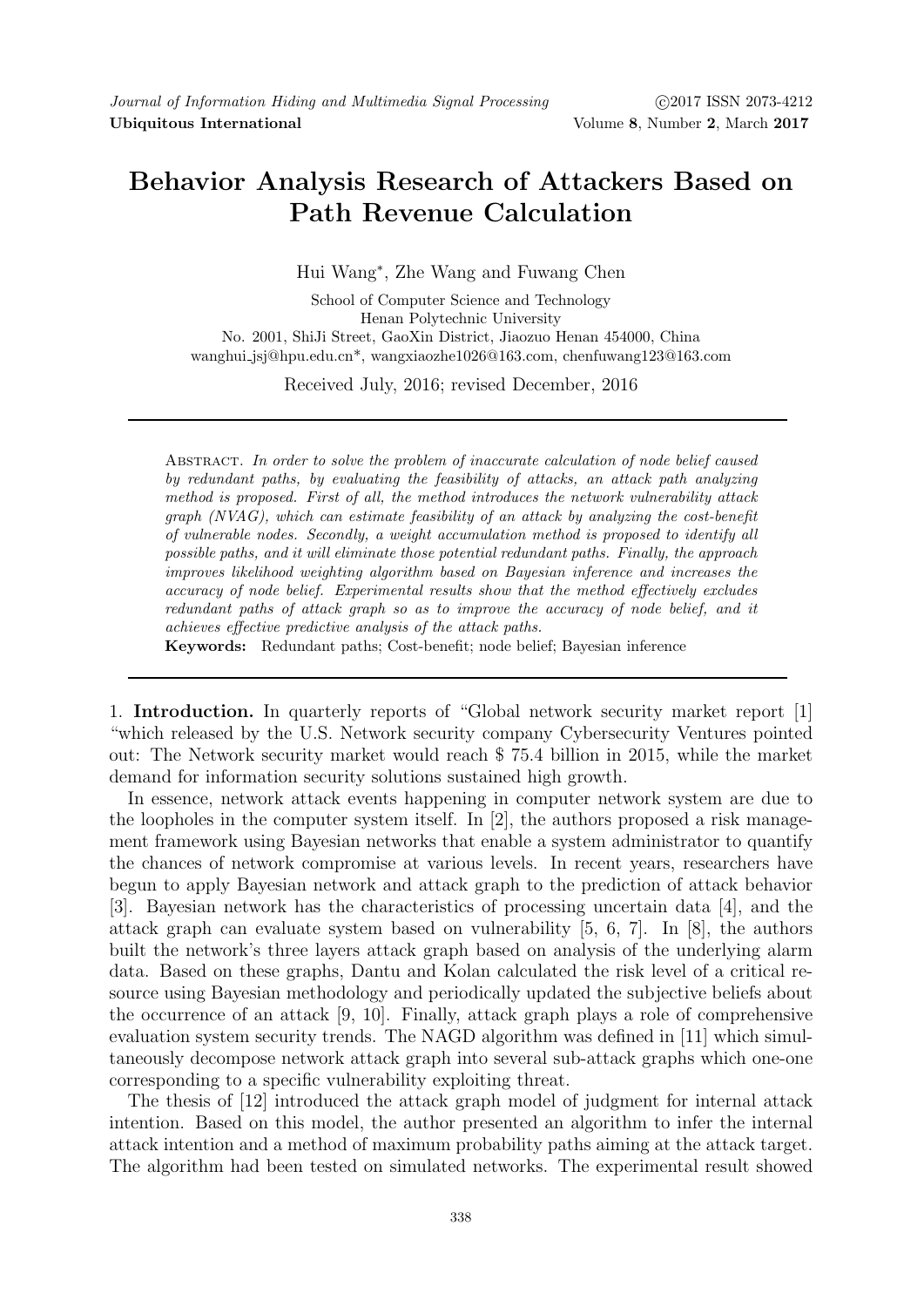the approach could be applied to large-scale networks [13]. In [14], they built an example of Bayesian network based on a current security graph model, justified the approach of their model through attack semantics and experimental study, then showed that the resulted Bayesian network was not sensitive to parameter perturbation. In [15], the authors proposed a prediction method of attacker has selective attack based on the attack cost. In [16], it does not account for redundant paths, which not only affected the optimization effect of the attack graph, but made the cost-benefit calculation was not comprehensive. To address above problems, our contributions in this paper are summarized as follows.

(1) Firstly, the feasible calculation method is proposed, which is based on the analysis of the cost-benefit of the vulnerable nodes.

(2) Secondly, our research improves likelihood weighting algorithm and adopts the method of weight accumulation to improve the AND node path selection problem, further more effectively calculates the problem of node belief with the attack paths.

The rest of this paper is organized as follows. In Section 2, we introduce the related works including Network Attack Path (NAP) and Network Vulnerability Attack Graph (NVAG). The analysis of Attack feasibility is presented in Section 3. We propose the improved likelihood weighting algorithm in Section 4. The experimental results and comparing the performance of the proposed algorithm with previously proposed methods are presented in Section 5. Finally, conclusions and future works are discussed in Section 6.

#### 2. Related works.

2.1. Network Attack Path (NAP). The Attack graph is a network vulnerability analysis model in [17].

Definition 1. When an attacker attacks the network target resources, firstly, the attacker attacks the initial resource node, and then attacks other resource nodes. Repeat these action, until the attacker possessed of target node. The running track in this process of attacker is network attack path (NAP).



FIGURE 1. A simple network attack graph

In Figure 1, the attacker starts from the start node  $r_1$ , through  $a_1$ ,  $r_2$ ,  $a_2$  or  $a_1$ ,  $r_3$ ,  $a_2$ , and finally reaches the target node  $r_4$ . Among them, the nodes sequence are composed of  $r_1, a_1, r_2, a_2, r_4$  is a NAP. This ordered node that composed of  $r_1, a_1, r_3, a_2, r_4$  is also a NAP.

2.2. Network Vulnerability Attack Graph (NVAG). The model of Network Vulnerability Attack Graph (NVAG) is a depiction of the relationship among the state of the network resource, the vulnerable nodes, the attack behavior and the attack revenue. The definition combined with actual in this paper, when the attacker's interest is less than the cost of attack, the attacker will not attack the target node.

Definition 2. NAVG is a directed acyclic graph with one or more AND-OR nodes. The AND relationship represents all the child nodes  $(Kid_{(n)})$  need to meet the directive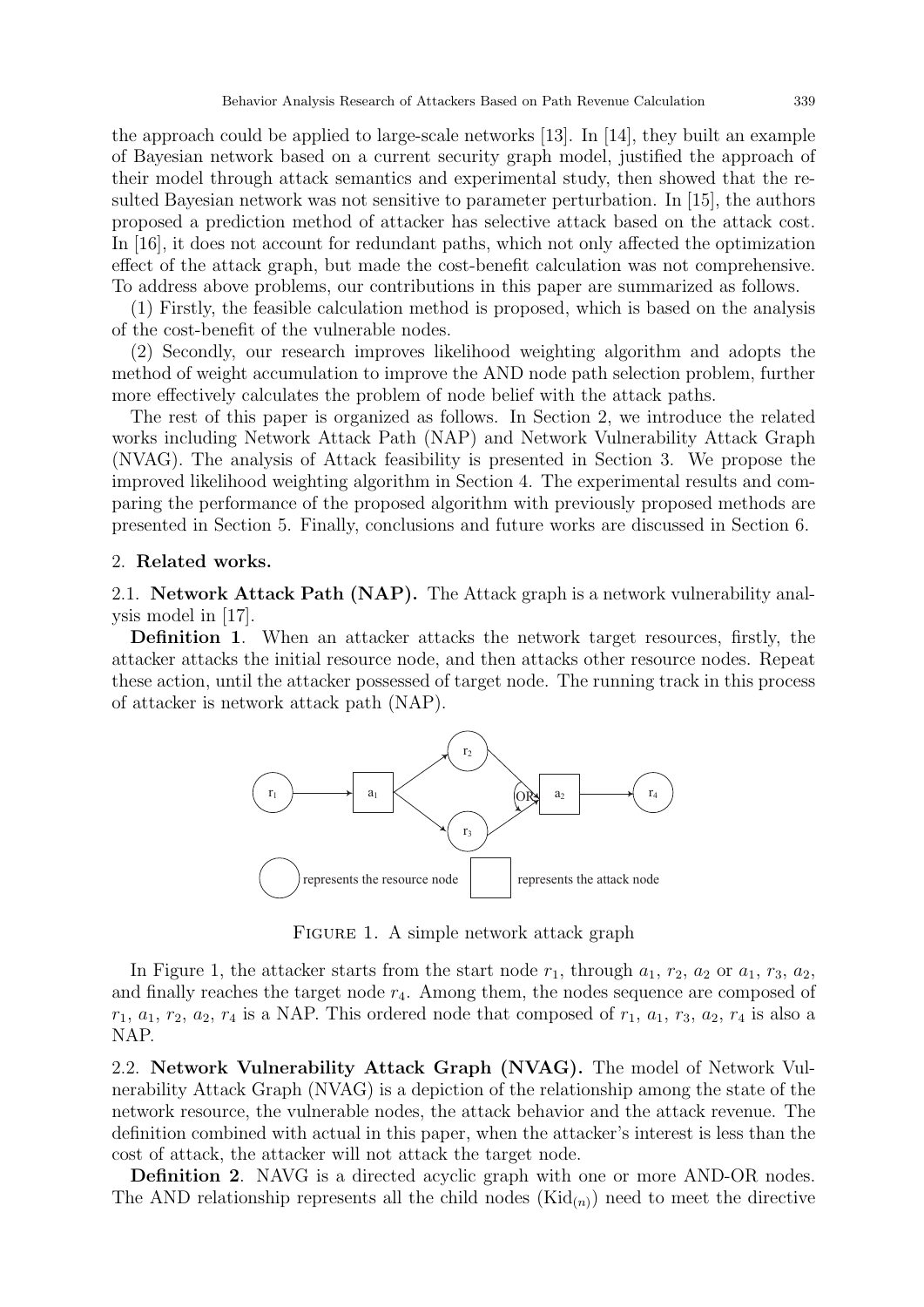condition simultaneously before reach the parent node ( $Father_{(n)}$ ). The OR relationship indicates that all the child nodes meet any directive condition can to reach the parent node. The definition of NAVG is as follow: NVAG =  $(R, A, E, Val(r_i), P, C)$ .

1)  $R = \{r_i \mid i = 1, 2, 3 \cdots N\}$  is a set of nodes standing for network resource. The node variable  $r_i$  values 1 or 0.  $r_i = 1$  represents that the attacker has succeeded in possessing this resource nodes.  $r_i = 0$  denoted that the attacker did not succeed in possessing this resource nodes.  $r<sub>o</sub>$  indicated the resource nodes already obtained by the attacker in the start state.  $r_g$  represents the resource nodes that the attacker is ultimately to possessed.

2)  $A = \{a_j | j = 1, 2, 3, \ldots N\}$  stands for a collection of attack nodes, it is a non-empty and definite AND-OR set and the node variable valued true or false. The set is described by 3-tuple  $(r_i, a_j, r_k)$ : when the resource node  $r_i$  is acquired, the occurrence condition of attack behavior  $a_j$  is fulfilled  $(a_j = \text{true})$ , and then the attacker can launch attacks to get the resource node  $r_k$ . On the contrary, when the resource node  $r_i$  is not satisfied, the occurrence condition of attack behavior  $a_j$  is not fulfilled  $(a_j = false)$ , the attack will not happen, and the attacker do not launch attacks to get the resource node  $r_k$ .

3)  $E = \{e | e \in (R \times A) \cup (A \times R)\}\$  denotes the connection of directed edges between attack nodes and resource nodes in the network attack graph.  $e_1 = \langle a_j, r_i \rangle \in A \times R$ represents  $a_j$  is the attack behavior aiming at the possess resource  $r_i$ , when the weight  $\Phi_j \geq 1$ , the directed edge  $e_{\langle aj, r i \rangle}$  = true, otherwise,  $e_{\langle aj, r i \rangle}$  = false. On the contrary,  $e_2 = \langle r_i, a_j \rangle \in R \times A$  means the attacker first possess the resource node  $r_i$ , and then attack behavior  $a_i$  occurred.

4)  $Val(r_i) = \{r_i | i = 1, 2, 3 \ldots N, Val(r_i)$  is a resource value set of resource nodes. Among them, the asset value of resource node  $r_i$  is measured by the following four related factors: the disclosure of corporate secrets (CS), the disclosure of personal information (PI), range of influence (RI) and the damage of property (PD). Thus, the value of asset  $Val(r_i)$  is calculated as follows:

$$
\text{val}(r_i) = \partial (\text{CS}(r_i), \text{PI}(r_i), \text{RI}(r_i), \text{PD}(r_i)) = w_1 L_{\text{cs}} + w_2 L_{\text{PI}} + w_3 L_{\text{RI}} + w_4 L_{\text{PD}} \tag{1}
$$

where  $W_1, W_2, W_3, W_4$  are the weights of asset value of the measure factors that are associated with the resource node  $r_i$ .  $L_{\text{CS}}$ ,  $L_{\text{PI}}$ ,  $L_{\text{DS}}$ ,  $L_{\text{PD}}$  are the degrees of equivalence of the elements.

5)  $P = \{p | p \in P_1 \cup P_2, \text{ where } P_1 \text{ means the conditional probability distribution of the } \}$ attack behavior  $a_j$  occurred,  $P_2$  stands for the conditional probability distribution of the attack behavior  $a_j$  succeed. Triple  $\langle r_i, a_j, r_k \rangle$  is described as: When  $r_i$  is occupied, the conditions of attack behavior  $a_j$  is satisfied,  $a_j$  can choose to attack or not, so  $p =$  $(a_j = \text{true} | r_i \text{ is occupied}) \in [0, 1],$  where  $p \in P_1$ . If  $a_j$  chooses to attack and occupy the resource node  $r_k$ . There are two kinds of results, namely, success and failure. Thus,  $p =$  ${a_j \text{ succeed } |a_j \text{ attack}} \in [0, 1]$ , where  $p \in P_2$ .

6)  $C_{(n)}$  is the distribution of node belief,  $n \in A \cup R \wedge C_{(n)} \in [0, 1]$ . Where  $C_{(aj)}$  means the probability of attack when the condition is satisfied,  $C_{(aj)} \in [0, 1]$ .  $C_{(ri)}$  indicates the probability possessed  $r_i$  successfully under the premise of the occurrence of attack behavior,  $C_{(ri)} \in [0, 1]$ . In addition,  $C_{(ro)} = 1$  is stand for the resource node which was occupied in initial condition.

#### 3. The feasibility analysis and generation algorithm of NAP.

### 3.1. The feasibility analysis of NAP. (1) Income analysis of vulnerability nodes

Attack behavior make the use of the vulnerability node to attack, rules of use is Rule = (Pre-resource, Vul, Post-resource). When the Pre-resource of attack is met, the attack can be initiated in the network according to the vulnerability of the node, and when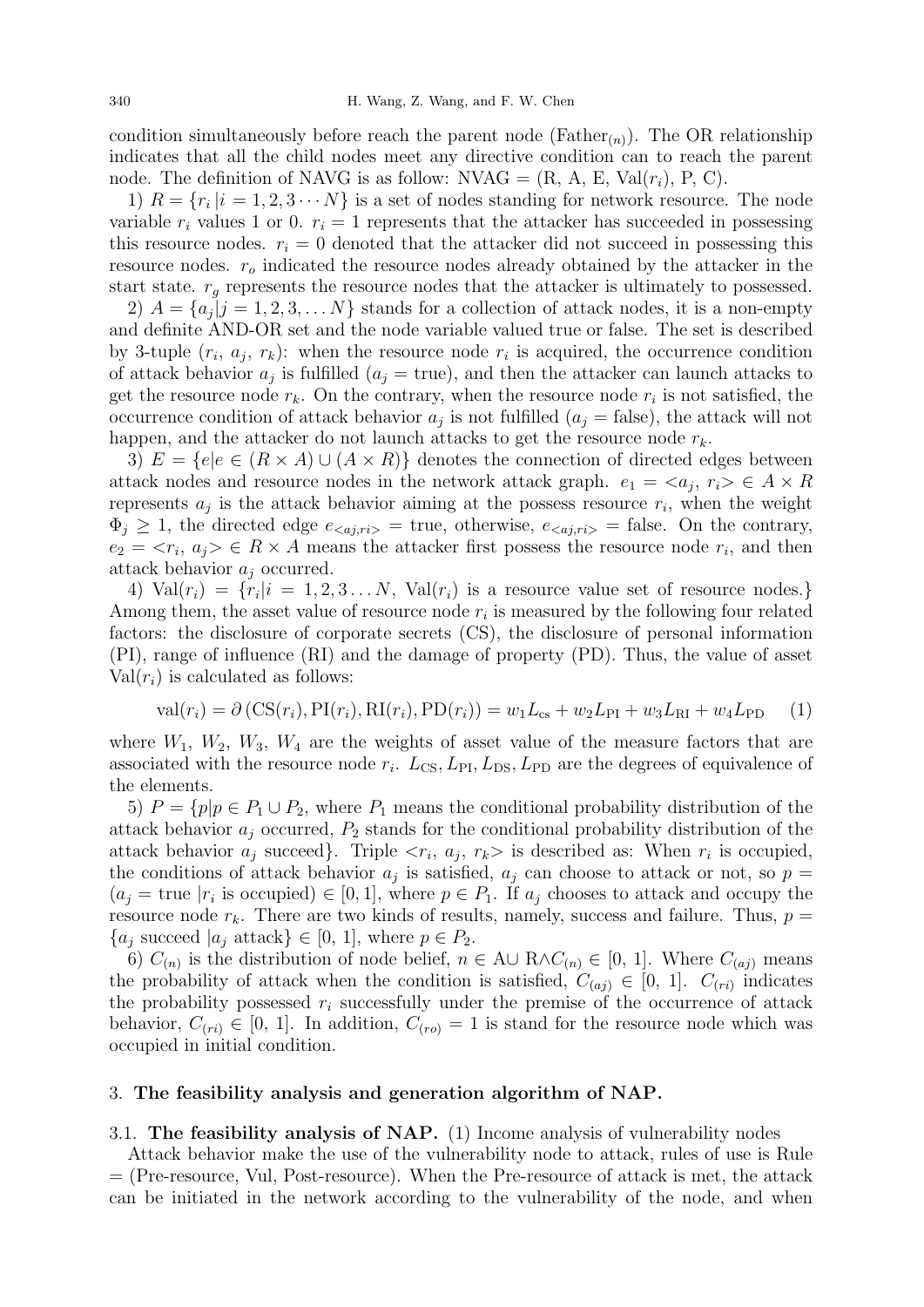the attacker launches the attack successfully and the resources after the attack can be obtained.

Pre-resource is the node to earn the resource by vulnerable of nodes, and combines the acquired nodes with node vulnerability for the next attack, and then obtains the target resource ultimately. And the common vulnerability utilization approaches include: MCPr (control the tamper of program), MCPa (change control parameters), MMPa (change the measurement parameters), SPa (intercept key data information), GPr (indirect access to the server to hunt for control authority or the password).

In order to prohibit illegal behavior that unauthorized user, and to ensure the safety of the equipment and the controlled objects, different levels of authority managements are often carried out in [18]. (As shown in Table 1)

Table 1. Classification and description of control authority

|            | Control authority Description of control authority                     |
|------------|------------------------------------------------------------------------|
| FCC        | The attacker has the ability to fully control the component            |
| <b>MCP</b> | The attacker can modify the parameters of the control component.       |
| <b>RE</b>  | The attacker has the ability to read and execute the control component |
| <b>LCC</b> | The attacker has the ability to list control components                |
| W          | The attacker has the ability to write to the control component         |
| -R.        | The attacker has the ability to read the control component             |
|            | The attacker has no control over the control component                 |

Attack result is Post-resource  $=$  (Authority, Gain), which means the control authority levels of network component obtained by attacker and the benefit used the vulnerability successfully. For the benefit of an attack path with j times of network attack (that is,  $a_i$ to  $r_i$ :

$$
Gain_j = Val(r_i) \lambda_j \alpha_j \ 1 \le i \le N, \ 1 \le j \le N
$$
\n<sup>(2)</sup>

In (2): Val $(r_i)$  is the corresponding asset value that the network attack node  $a_i$  to the resource node  $r_i$ ;  $\lambda_j$  is the success of the j times attack, and it obtains the corresponding level of weight of network components;  $\alpha_j$  is defined as an influence factor that attacker will be benefited from the vulnerable utilization in a piece of attack behavior.

The calculation method of the  $Gain_i$  obtained by the single use of the vulnerable success is given: Firstly, all parameters are given in the form of rank, and they are carried out the initial quantization. The weight value disposable should follow the below partial order relation:  $PCC > MCP > RE > LCC > W > R > N$ . The quantitative of vulnerability influence coefficient should follow the partial order relation:  $\text{MCPr} > \text{MCPa} > \text{MMPa} >$  $SPa > GPr$ ; (As shown in Table 2)

Secondly, we determine the weight  $w$  in assets value of corresponding consequences factors with estimation-matrix method in [19], We select  $m$  ( $m = 10-30$ ) field experts, the ratio of importance degree of each two consequence factors is given by them, so as to construct the judgment matrix of m with  $4 \times 4S^{(e)}$   $(e = 1, 2, \ldots, m)$ .

$$
S^{(e)} = \begin{bmatrix} S_{11}^{(e)} & \cdots & S_{14}^{(e)} \\ \vdots & & \vdots \\ S_{41}^{(e)} & \cdots & S_{44}^{(e)} \end{bmatrix}
$$
 (3)

The element equation of  $S^{(e)}$  express consequence attribute  $w_q$  given by field expert e relative to the important degree of consequence attribute  $w_p$ . After obtain the every two judgment matrixes  $\{S^{(1)}, S^{(2)} \dots S^{(m)}\}$  given by m experts, the geometric average method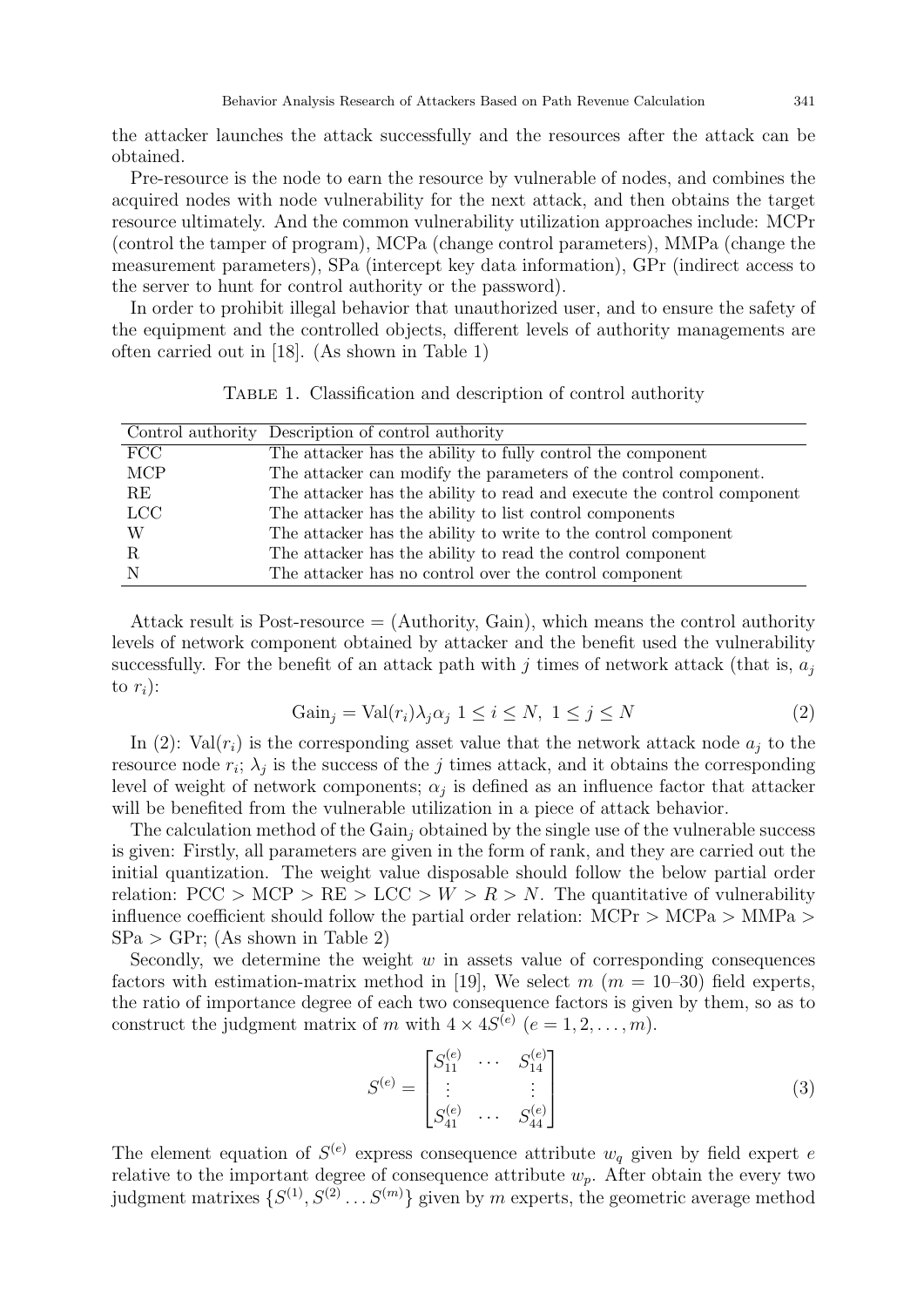| Parameter                      | Equivalent level                                                |
|--------------------------------|-----------------------------------------------------------------|
| CS The importance level of CS: | 1, public; 2, insider; 3, secret; 4, classified; 5; top secret; |
| PI The leakage range of PI:    | 1, none; 2, samll range; 3, medium range; 4, big range;         |
|                                | 5; maximum range;                                               |
| RI The importance range of RI: | 1, none; 2, samll range; 3, medium range; 4, big range;         |
|                                | 5, maximum range;                                               |
| PD The level of PD:            | 1, one hundred thousand blew;                                   |
|                                | 2, one hundred thousand to five hundred thousand;               |
|                                | 3, five hundred thousand to one million;                        |
|                                | 4, one million to ten million;                                  |
|                                | 5, more than ten million;                                       |
| $\alpha$                       | MCPr:3; MCPa:2.5; MMPa:2; Spa:1.5; GPr:1;                       |
|                                | PCC:1.2; MCP:1.0; RE:0.8; LCC:0.6; W:0.4; R:0.2; N:0;           |

Table 2. Equivalent classification of parameters

is first used to synthesize the matrix, and the matrix S is obtained. The elements  $S_{pq}$  of S are calculated as follows:

$$
S_{pq} = \sqrt{\prod_{e=1}^{m} S_{pq}^{(e)}} \ p, q = 1, 2, 3, 4 \tag{4}
$$

Finally, we solve the problem of eigenvalues and eigenvectors  $Sw = \gamma_{\text{max}}w$  and normalize the main eigenvector  $w$  can get the consequence attribute weight coefficient vector  $w' =$  $(w_1, w_2, w_3, w_4)^{\mathrm{T}}$ . Then,  $w_1, w_2, w_3, w_4$  can be obtained.

(2) The cost breakdown of Vulnerability nodes

Vulnerability attack cost is mainly determined by the following three factors: The difficulty degree of the attack D, the hidden degree of vulnerability H and the time to attack successfully T. The attack cost of a single vulnerable point can be expressed as  $Cost_i = \beta_1 D + \beta_2 H + \beta_3 T$ , among them,  $\beta_1, \beta_2, \beta_3$  are the relative weight of the corresponding factors. In this paper, the algorithm assumes that a maximum attack cost  $Cost_{\text{max}}$ , on the one hand, we can find the path of high benefits compared to the attack benefits. On the other hand, we can limit the depth of attack, and reduce the path of the attack who makes little sense.

(3) The analysis of Attack feasibility

Before the implementation of network attacks, the attacker will evaluate and analyze the cost-benefit of attack nodes. Only when the benefits of the attack behavior in its acceptable range, the attacker will think the attack is feasible. Therefore, the following formula can be used to determine the feasibility of this sub attack path.

$$
\Phi_j = \frac{\text{val}(r_i)\lambda_j \alpha_j}{\beta_1 D + \beta_2 H + \beta_3 T} = \frac{\text{Gain}_j}{\text{Cost}_j} \approx \frac{\text{Gain}_j}{\text{Cost}_{\text{max}}} 1 \le i \le N, 1 \le j \le N
$$
\n(5)

As shown in (5), the attack path feasibility  $\Phi_j$  is the ratio of the attack benefit and attack cost of attacker. The attack behavior will occur when  $\Phi_j \geq 1$  that the attacker can gain more than the cost of his own.

3.2. The generation algorithm of NAP. Definition 3. For any two adjacent nodes  $m, n$  in the attack graph, if there is a directed edge from  $m$  to  $n$ , then there exist the partial order relation between m and n, represent by  $\langle m, n \rangle$ . The set composed of a variety of partial order is called POS, and every NAP is a POS.

The generating process of NAP as follows: in the first place, the weight  $\Phi(a, b) = a/b$ is gave in attack graph, a means the weight of the attack benefit in  $\Phi(a, b)$ , b means the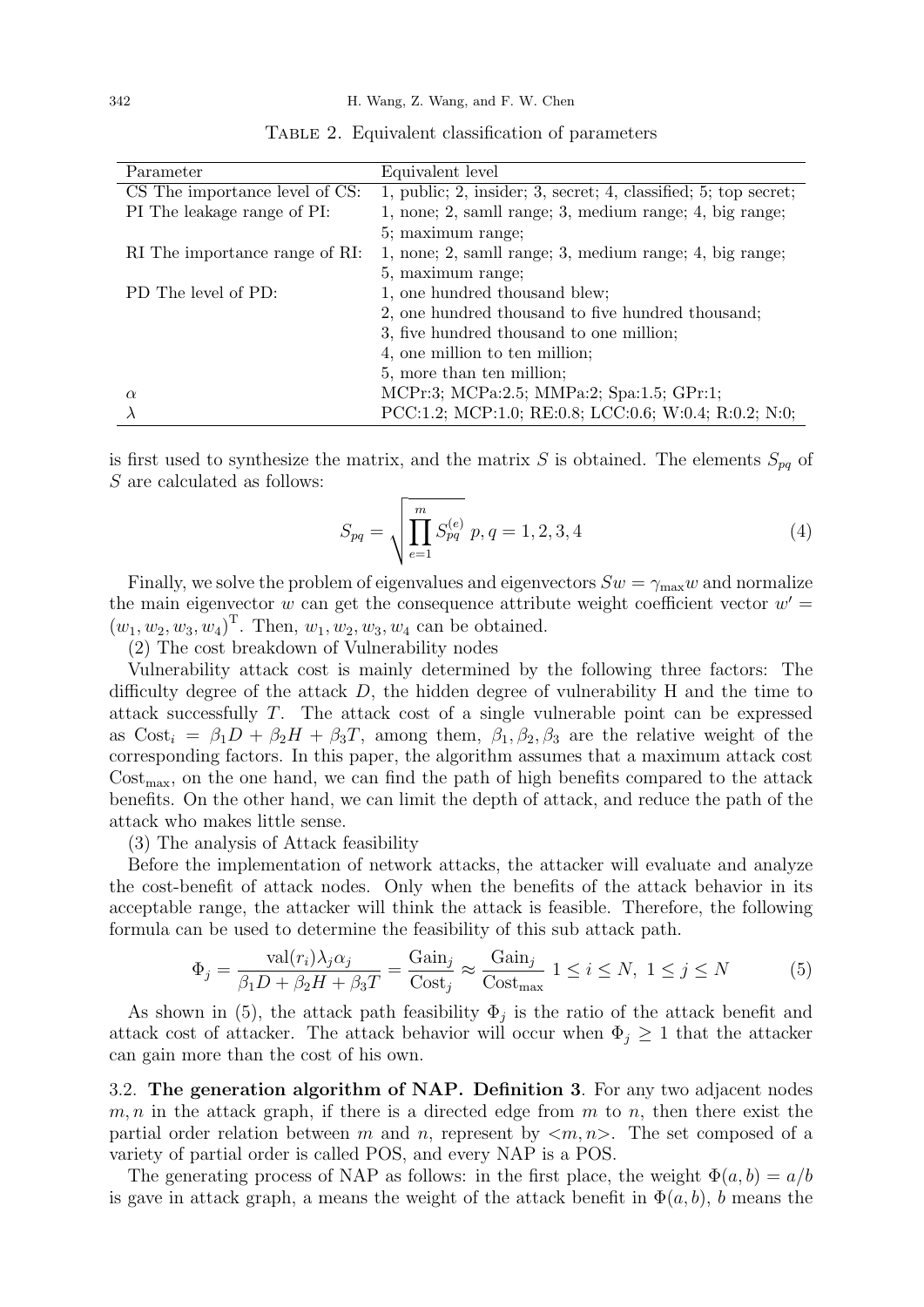weight of attack cost. In the second place,  $r_0$  as the started node and cut an edge which is the child node, add to the collection  $POS_{i}$ , which the AND relationship indicated by the symbol of "∧". The POS that cut off each node in turn according to the topological order of the child node to the target parent node in attack graph, denote as  $POS_j$ , and credited to the  $POS_{(i+1)}$ . We continue to repeat the operation, and obtain the attack path ultimately.

4. Improved likelihood weighting algorithm. In the attack graph, the computation of node belief is an important basis to judging the attack paths. Logic sampling method needs to abandon the sample and results in a waste of resource. The traditional likelihood weighting method in [20] cannot solve the problem of node weight and edge identification of AND relationship very well, and this method cannot determine the redundant paths pretty good. This research develops an improved method of cumulative calculation, which can increase the accuracy of removing redundant paths. Node belief calculation problem is to obtain the probability distribution  $C_{(n)}$  of all nodes on this path. As a result, the node belief of the attack graph can be described as follows:

Algorithm 1 describes the likelihood weighted of generative process of NAP, traversal of each node variable  $(X)$  in attack graph according to the topological order of nodes. First of all, determine the direction of the directed edge, if it is the directed edge from attack node to the resource node  $\langle a_j, r_i \rangle$ , and judge the weight, if  $\Phi_j \geq 1$ , then  $e_{\langle aj, r_i \rangle} =$ true, otherwise  $e_{\langle a_j,r_i\rangle}$  = false, and then identified the node. If  $e_{\langle a_j,r_i\rangle}$  = false, then it means to give up the attack  $(a_j)$ . Then before sampling, the method gives X with value of false, and make this node as a random variable with a fixed value, and then sample. The specific algorithm 1 as follows:

| <b>Algorithm 1</b> The generation of NAP with a state label                                                                                                                                                                                                                                                                                                                                                                                                                                                                                                                                                                                                                                                                                                                                                            |                                                                                                                                                                                                                                                                                                                                                                                                                                                                                                                                            |
|------------------------------------------------------------------------------------------------------------------------------------------------------------------------------------------------------------------------------------------------------------------------------------------------------------------------------------------------------------------------------------------------------------------------------------------------------------------------------------------------------------------------------------------------------------------------------------------------------------------------------------------------------------------------------------------------------------------------------------------------------------------------------------------------------------------------|--------------------------------------------------------------------------------------------------------------------------------------------------------------------------------------------------------------------------------------------------------------------------------------------------------------------------------------------------------------------------------------------------------------------------------------------------------------------------------------------------------------------------------------------|
| Input: The NVAG, the weight, linear order relation set NAP, $\langle a_i, r_i \rangle$ directed edge set $e_1$ ,<br>partial ordered set (POS), AND relation set M, topological order $\Psi$ , arbitrary node X and Y.<br>Output: The linear relationship set NAP with state flag.<br>$\bullet \Psi \leftarrow \text{NVAG}$<br>• $POS_i \leftarrow \emptyset$ , $NAP_i = \emptyset$ , $M = \emptyset$<br>• For (each node variable X in $\Psi$ )<br>• To find node variable $X$ that has a par-<br>tial order relation with Y<br>• IF $(X,Y > e1)$<br>• IF $\Phi_{\langle X, Y \rangle} \geq 1$<br>• $e_{\langle X,Y\rangle} \leftarrow \text{true}$<br>$\bullet$ ELSE<br>• $e_{\langle X, Y \rangle} \leftarrow$ false<br>• $\langle a_i, r_i \rangle \leftarrow$ give up<br>• IF $(X1 \cup X2, Y)$<br>• Algorithm $3$ | $\bullet M \leftarrow M \cup \{X_1 \cap X_2\}$<br>• $POS_{i+1} \leftarrow POS_{i} \cup \{\langle M, Y \rangle\}$<br>$\bullet$ ELSE<br>$\bullet$ POS <sub>i+1</sub> POS <sub>i</sub> $\cup$ { <x, y=""> }<br/><math>\bullet</math> END IF<br/><math>\bullet</math> END IF<br/><math>\bullet</math> END IF<br/><math>\bullet</math> END FOR<br/>• NAP <math>\leftarrow</math> POS<br/>• Iterating through all edges <math>\langle a_i, r_i \rangle</math> that<br/>the value of attack indicator is false.<br/>• RETURN NAP<sub>i</sub></x,> |

Algorithm 2 depicts the improved likelihood weighting algorithm, if  $X$  is the evidence variable, operate the observed value x of  $X$  as the sampling result, and act the probability of sampling as the value of the sample weight. If  $X$  is not the evidence variable, according to the logic sampling, sample the remaining nodes without initial node according to the probability distribution  $P(X|\text{Kid}_{(n)})$ . *n* samples is obtained through the sampling, among them, there are  $n_z$  samples which meet the evidence variables  $z \in Z$ , and the corresponding weight is  $\Delta_z$ ; there are  $n_{zo}$  samples which meet the query variables  $o \in O$ ,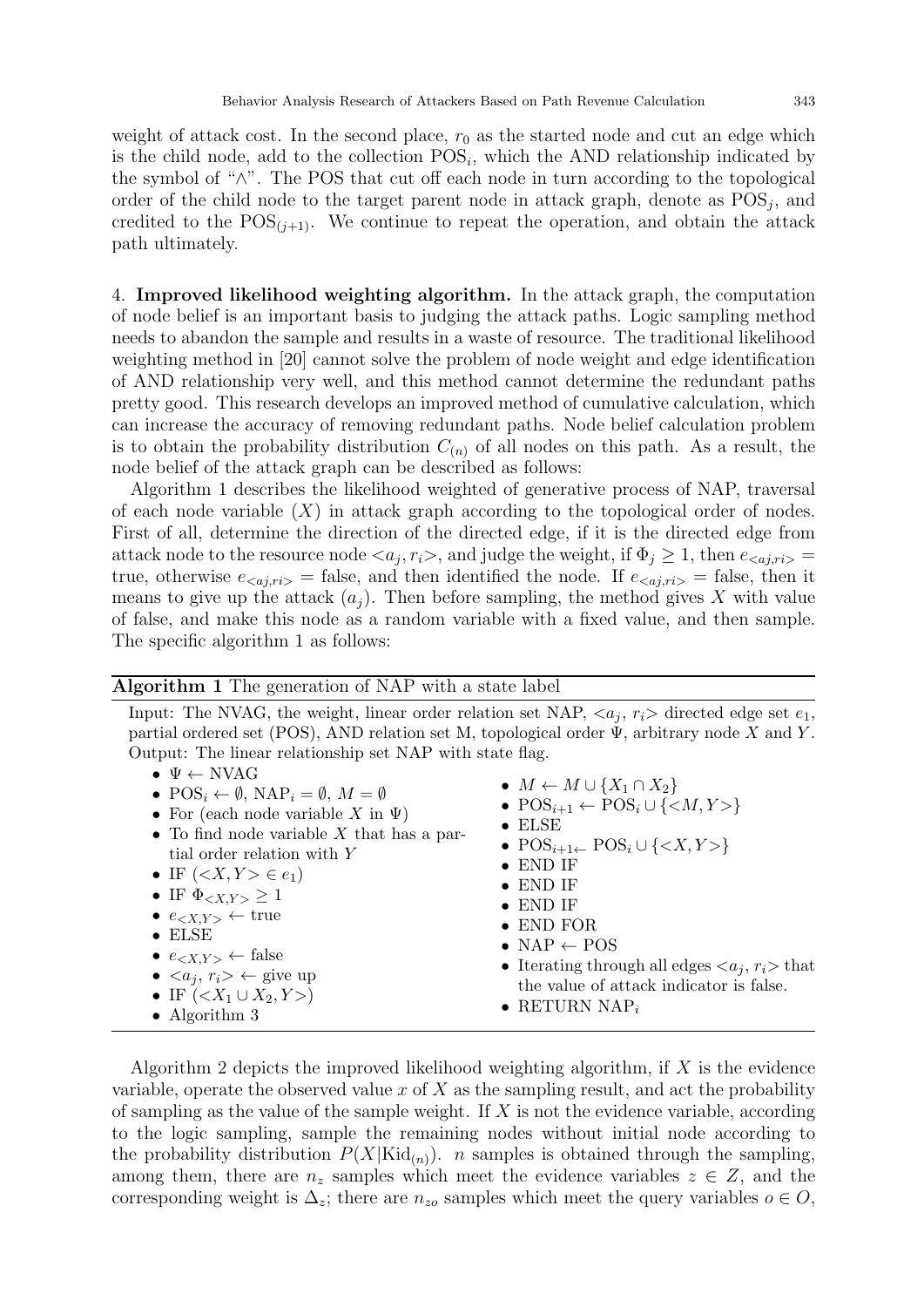and the corresponding weight is  $\Delta_{zo}$ ; Then, the posterior probability obtained according to the Bayesian inference and the prior probability, the formula is as follows:

$$
P\left(O = o|Z = z\right) = \frac{P(O = o)P(Z = z|O = o)}{P(Z = z)} \approx \Delta_{zo}/\Delta_z \tag{6}
$$

## Algorithm 2 Improved likelihood weighting algorithm

Input: the NVAG, effective sample size  $n$ , evidence variables set  $Z$ , evidence variables value z, query variables set O, query variable value  $o$ , node topological order Γ, arbitrary node X. Output:  $\Delta_{zo}/\Delta_z$ .

| $\bullet \Gamma \leftarrow \text{NVAG}$                             | $\bullet$ END IF                                                              |
|---------------------------------------------------------------------|-------------------------------------------------------------------------------|
| • $i \leftarrow 0, \Delta_z \leftarrow 0, \Delta_{zo} \leftarrow 0$ | $\bullet$ END FOR                                                             |
| • WHILE $(i < n)$                                                   | • $p_i \leftarrow p_i \cup \{X = x\}$                                         |
| $\bullet$ $P_i \leftarrow \emptyset$                                | $\bullet \Delta_i \leftarrow \prod P(X \text{Kid}_{(x)}) p_i$                 |
| • FOR (each node variable X in $\Gamma$ )                           | $x \in Z$<br>$\bullet \Delta_z \leftarrow \Delta_z + \Delta_i$                |
| • $G_x \leftarrow \text{false}$                                     | • WHEN $(X \in Z)$                                                            |
| • IF $(X \in G_x)$                                                  | • IF $(X \in O)$ then                                                         |
| $\bullet$ $P_x \leftarrow 0$                                        |                                                                               |
| $\bullet$ ELSE                                                      | $\bullet \Delta_{zo} = \prod P(X \in O   X \in Z   P_{x \in Z})$<br>$x \in O$ |
| • IF $X \in O$ and X is a root note.                                | $\bullet \Delta_{zo} \leftarrow \Delta_{zo} + \Delta_i$                       |
| • Mark $X$ as sample                                                | $\bullet$ $C_{(x)} \approx \Delta_{zo}/\Delta_z$                              |
| $\bullet$ ELSE                                                      | $\bullet$ END IF                                                              |
| • $x \leftarrow$ the sampling result according to                   | $\bullet i \leftarrow i+1$                                                    |
| $P(X \text{Kid}(n))$                                                | $\bullet$ END WHILE                                                           |
| $\bullet$ END IF                                                    | • RETURN $\Delta_{zo}/\Delta_z$                                               |

Nodes of AND relationship in attack graph, this study adopts the concept of weighted accumulation to judging whether the label is false. The specific algorithm 3 is as below:

| <b>Algorithm 3</b> The give up note select of AND relationship                                                            |                                                          |
|---------------------------------------------------------------------------------------------------------------------------|----------------------------------------------------------|
| Input: Linear order relation set $POS_i$ , directed edge set of $\langle X_1 \cup X_2, Y \rangle \in e_1$ , directed edge |                                                          |
| set $M$ of AND relationship, arbitrary node $X$ and $Y$ .                                                                 |                                                          |
| Output: give up attacking node set of $M_x \leftarrow M$ .                                                                |                                                          |
| • $M_x \leftarrow \emptyset, \Phi \leftarrow \emptyset$                                                                   | • $e_{\leq X1\cup X2,Y>} \leftarrow$ true                |
| • FOR $(X1 \cup X2, Y > e1)$                                                                                              | $\bullet$ ELSE                                           |
| $\bullet \Phi_1 \leftarrow$ Calculate the weight of $\langle X_1, Y \rangle$                                              | • $e_{\langle X_1 \cup X_2, Y \rangle} \leftarrow$ false |
| $\bullet \ \Phi \leftarrow \Phi_1 + \Phi$                                                                                 | • $e_{\leq X1\cup X2,Y>} \leftarrow$ give up             |
| $\bullet \Phi_2 \leftarrow$ Calculate the weight of $\langle X_2, Y \rangle$                                              | $\bullet$ $M_x \leftarrow \langle X1 \cup X2,Y \rangle$  |
| $\bullet \ \Phi \leftarrow \Phi_2 + \Phi$                                                                                 | $\bullet$ END IF                                         |
| • IF $\Phi > 2$                                                                                                           | • RETURN $M_x$                                           |
|                                                                                                                           |                                                          |

Algorithm 3 aims to finding out the resource status node with state of false in set M. First of all, the algorithm judges the directed edge with M relationship in set  $e_1$ , and calculates  $\Phi$  of two edges, and then adds them up. If  $\sum \Phi_i \geq 2$ , then the mark of directed edge is false, otherwise the tag is true. Store the directed edge with mark of false into  $M_x$ . This algorithm can obtain the node set of redundant paths more accurately.

5. Node belief computation examples. For example, in Figure 2, the calculation results of the node belief by using the traditional Bayesian inference algorithm are shown in Table 3 (The number of effective sample is 5000 in the experiment. c and d are assumed, c represents  $P_1 = 0.6$  and  $P_2 = 0.9$ , d means  $P_1 = 0.9$  and  $P_2 = 0.6$ ).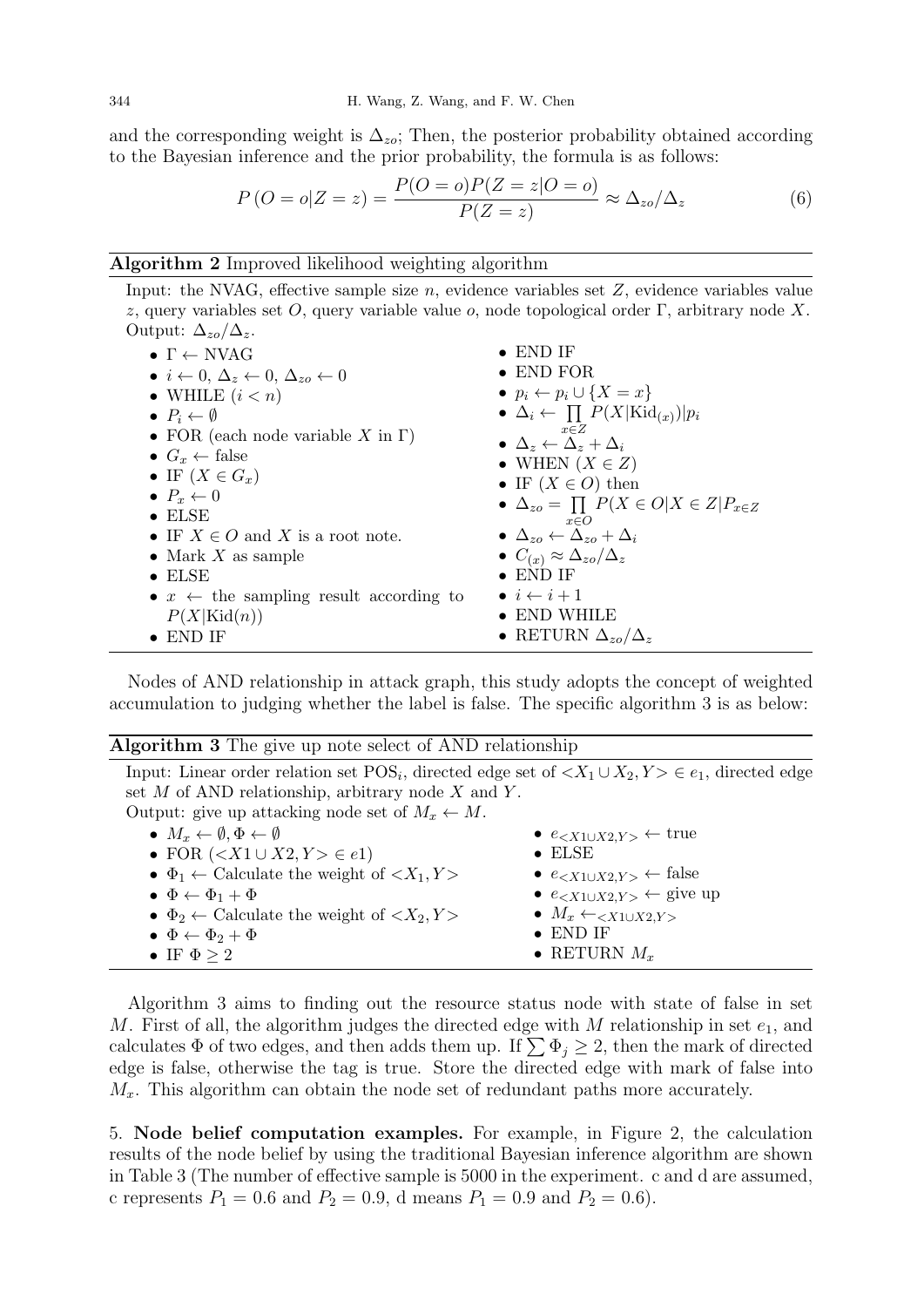|  |  |  |  |  |  | $c(r_0)$ $c(a_1)$ $c(a_2)$ $c(a_3)$ $c(r_1)$ $c(r_2)$ $c(a_4)$ $c(a_5)$ $c(a_6)$ $c(r_3)$ $c(r_4)$ $c(a_7)$ $c(r_5)$ |  |
|--|--|--|--|--|--|----------------------------------------------------------------------------------------------------------------------|--|
|  |  |  |  |  |  | c 1 0.57 0.58 0.56 0.26 0.49 0.16 0.28 0.05 0.40 0.04 0.26 0.23                                                      |  |
|  |  |  |  |  |  | d 1 0.88 0.86 0.87 0.28 0.52 0.25 0.46 0.11 0.43 0.06 0.44 0.27                                                      |  |

Table 3. Traditional Bayesian inference result

As example of taking the weight parameters given in the attack graph is shown in Figure 2, the computational results of nodes belief by using improved likelihood weighting algorithm are shown in Table 4.



FIGURE 2. A typical network attack graph with weight

|  |  |  |  |  |  | $c(r_0)$ $c(a_1)$ $c(a_2)$ $c(a_3)$ $c(r_1)$ $c(r_2)$ $c(a_4)$ $c(a_5)$ $c(a_6)$ $c(r_3)$ $c(r_4)$ $c(a_7)$ $c(r_5)$ |  |
|--|--|--|--|--|--|----------------------------------------------------------------------------------------------------------------------|--|
|  |  |  |  |  |  | c 1 0.56 0.54 0.58 0.24 0.52 0.14 0.31 0 0.40 0 0.24 0.21                                                            |  |
|  |  |  |  |  |  | d 1 0.84 0.87 0.85 0.26 0.50 0.22 0.44 0 0.38 0 0.34 0.20                                                            |  |

Table 4. Improved likelihood weighting inference result

As shown in Table 3 and Table 4, compared with the results between improved algorithm and traditional algorithm, the change of node belief can be seen. In order to observe the change of data more intuitively, this paper takes  $NAP_1$  and  $NAP_2$  as an example, and draws the graph node belief variation graph Figure 3 and Figure 4 represent the two paths node structure and the distribution of the node belief respectively. (Where Tc means the change of node belief in condition c of traditional algorithm, Td represents the change of node belief in condition d of traditional algorithm, Ic and Id denote the change of node belief under two different conditions of improved algorithm).

The results is shown in Figure 4 and Figure 5, the node belief will be different through different algorithms. There are two alterations can be found in Figure 4 and Figure 5. The first one, the node whose belief is 0 has occurred in the improved algorithm, but it isn't appeared in the traditional algorithm. The next one, the node belief obtained by improved algorithm is significantly smaller than that obtained by traditional methods. The traditional algorithm does not consider redundant paths into account, therefore, it thinks that all attacker would choose to attack and not gave up any paths. And the traditional algorithm doesn't consider the benefit and cost of attack. Furthermore, the belief of target node is obviously higher. However, the improved algorithm considers the redundant paths into account. The attacker would choose the most beneficial attack paths to themselves and eliminate the pointless ones, so the belief of target node will naturally decrease due to the reduction of attack paths.

As shown in Figure 3, the attack graph includes all data in Table 4 obtained from the weight parameters. It can be observed that the node belief of  $a_2$  is not set to 0, which is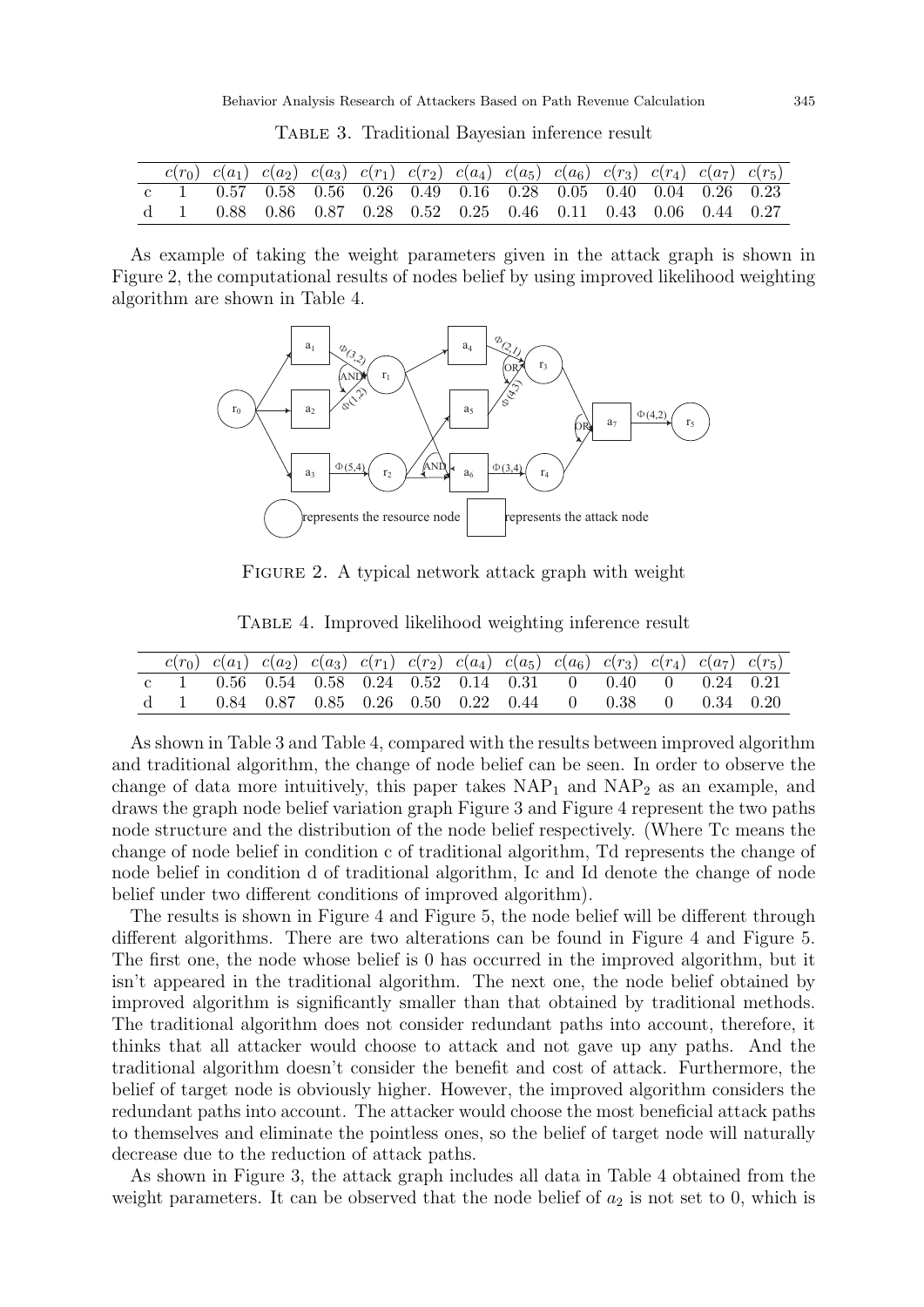

another improvement of this paper. The premise of AND node with the false mark is not to calculate the weight of one side, but accumulate the weight of two or more edges, and then determine whether to give up the attack.

The method proposed in this paper is more effective to predict the attack path than other methods in [6, 8, 20]. And in section 3 of this paper, different from [8], we put the value of node vulnerability into the calculation of the attack revenue, and accurately analyze the attack feasibility. Then, we can determine the possibility of network attacks more precisely. In [20], in the calculation of the confidence of the attack node, it doesn't think of the problem of the path selection of the AND node in the attack graph, so the attack path is not accurate. In this paper, we propose a new algorithm to solve the problem of AND node path selection, as shown in algorithm 3.Combined with improved likelihood weighting algorithm, this paper not only reduces the redundant paths effectively, but also avoids ignoring of loophole of AND node relationships. Thus, the algorithm improves the accuracy of the predicted path effectively.

6. Conclusion. Combined with the node vulnerability, this paper translates the node confidence calculation into attack behavior cost-benefit calculation by defining the model of NVAG. The method reduces the redundant paths by identifying nodes of lower weights. Then, Bayesian inference algorithm is proposed in the method, and it further improves the accuracy of node confidence. Finally, this paper puts forward the weight accumulation method which can solve the node identification problem in AND relationship. In this way, the algorithm neither increases redundant paths, nor miss the effective paths of attacks which the attackers may choose.

The experimental results show that the proposed method can be more effective to predict the attack paths and calculate the node confidence to reduce the redundancy paths. In a word, a better preventive strategy for network security management is provided in this paper.

Acknowledgement. This project is supported by Research Fund for the Doctoral Program of Higher Education of China (No. 20124116120004), and supported by Educational Commission of Henan Province of China (No. 13A510325).

#### **REFERENCES**

[1] Global network security market report in 2015[EB/OL] http://www.chinacloud.cn/show.aspx?id= 20054&cid=11